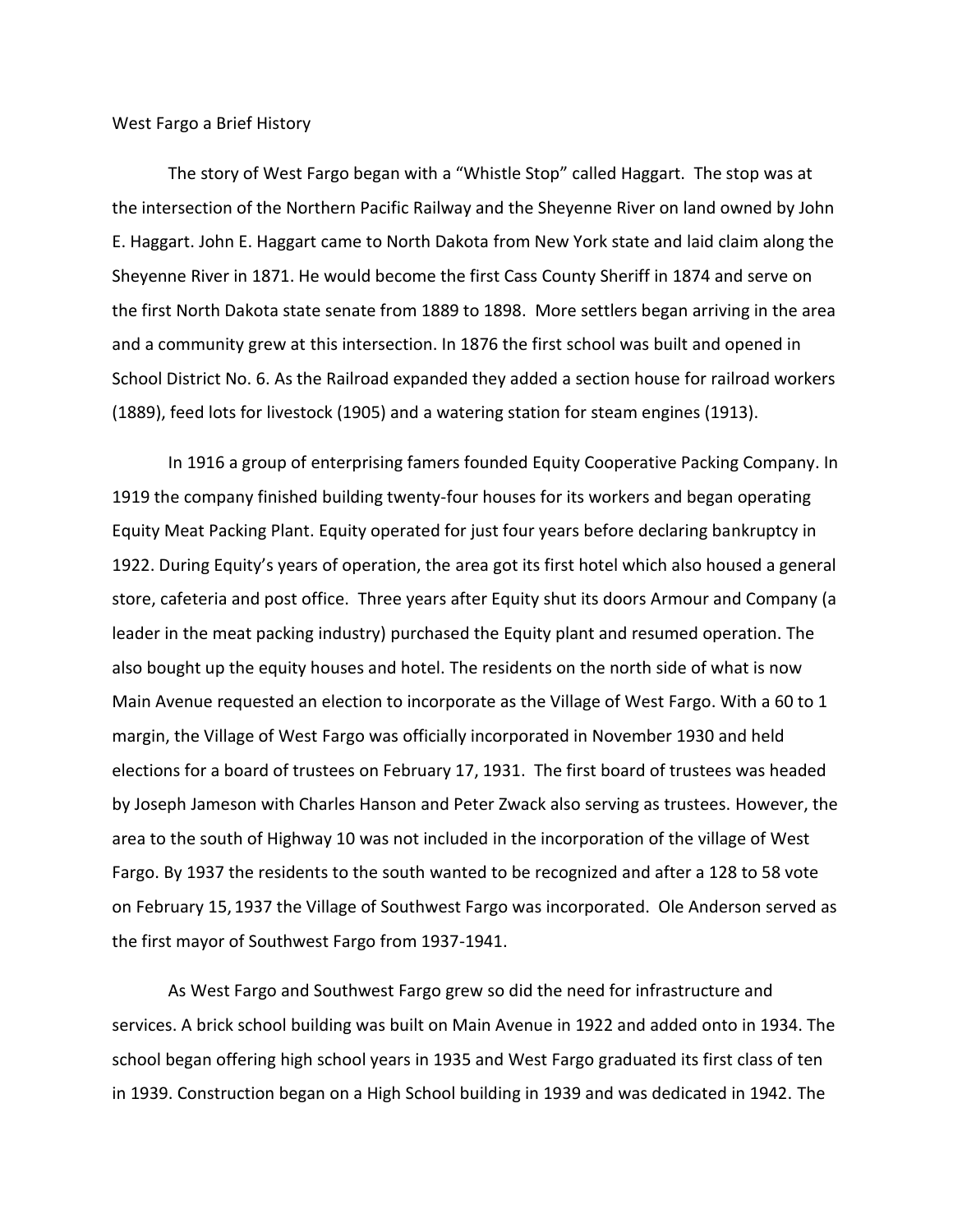first park was built along the Sheyenne River in 1931 on land donated by the Haggart family. Today this park is known as Armour Park. In 1935 West Fargo appointed Clifford Berlin as the first police officer (to deal with speeding on Hwy 10). In 1940 a volunteer fire department was organized and headed by Eddie Boise. In 1948 Southwest Fargo was incorporated as a city rather than a village. Because Southwest Fargo was a city the post office was moved there from West Fargo. Early in the 1940s there was an attempt to build a sewer and water system but this was delayed by World War I. A polio outbreak in 1946 showcased the need for a cleaner city and in 1949 sewer and water installation began in Southwest Fargo.

In 1959 Armour and Company closed the plant forcing many residents of West Fargo to seek new employment or relocate. However, a year later Siouxland Dressed Beef Company opened a plant which operated under multiple names until the 1970s. The West Fargo Union Stockyards had been operated since 1935 and by the 1970s was the  $10<sup>th</sup>$  largest livestock market in the United States. As the decades passed meatpacking fell to the wayside of industry in West Fargo and in 1999 the packing plant closed its doors.

Southwest Fargo continued to grow rapidly and on June 7, 1967 they took on the name City of West Fargo and the village of West Fargo became West Fargo Industrial Park. This name did not sit well with the residents of West Fargo Industrial Park and in September of 1974 they became residents of the City of Riverside. By the 1970s even more changes were happening. The West Fargo Public Library opened its doors on Sheyenne Street for the first time on June 10, 1971. In 1972 the Cass County Fairgrounds were moved to West Fargo and Bonanzaville was constructed. A new City Hall was built in 1975 and next to it was a brand new Public Library.

The Sheyenne River may have been key to the success of this area, but it also proved to be a hazard with many floods over the years. The worst of the floods came in the summer of 1975 when after days of torrential rains, the Sheyenne began rising. West Fargo was flooded, businesses were forced to close and the Red River Valley Fair was canceled. The citizens of West Fargo came together to sandbag and build dikes to keep back the waters. The river crested on July 8<sup>th</sup> at a record 22.23 feet. This flood served as a catalyst for the Sheyenne River Flood Control Project which was authorized in 1986 and operational by 1993.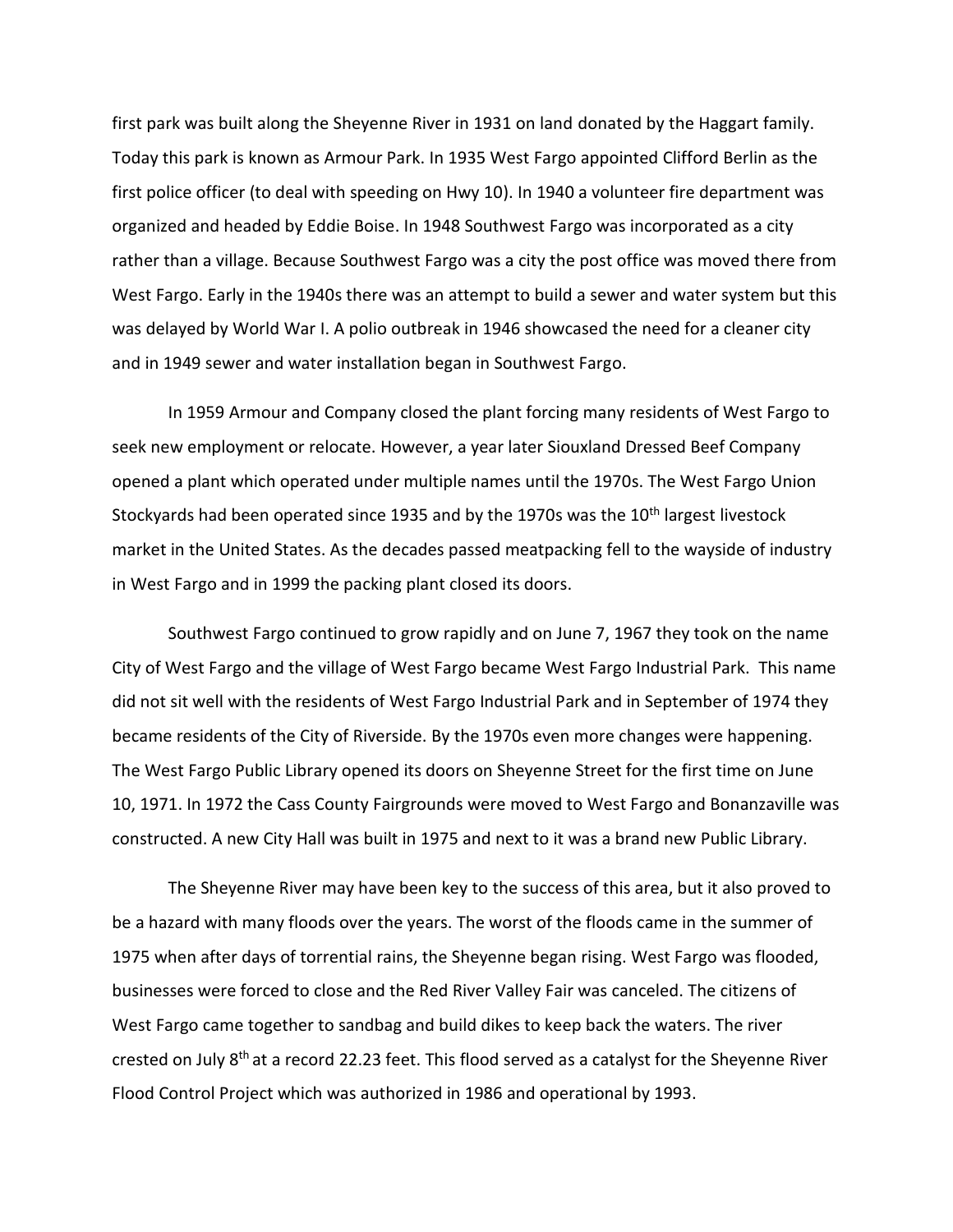West Fargo as you know it today came into being in 1989 when the cities of Riverside and West Fargo merged. Nearly 100 years of separate entities and shared identities became one unified West Fargo. The merging of the cities was celebrated with a consolidation ceremony at the West Fargo Public Library on July 1, 1989.

The building of the Sheyenne River Diversion gave way to a population and building boom. Since 1993 West Fargo Public School District has grown by at least 3,770 students and with this growth came a need for new schools. A new larger High School was built in 1986 and by 2007 Sheyenne High School was built to accommodate the growing number of students. The West Fargo Public Library also needed more space to serve the growing population and moved to its current location at the Lodoen Center in 2005.

In recent years many changes have been made in the City of West Fargo with new amenities added every year. Here are just a few of the many…

- $\blacksquare$  On October 1, 2009 the i-94 and 9<sup>th</sup> street interchange opened to traffic.
- In 2011 The new Southside Fire and Police Substation became operational.
- **In July of 2013 Veterans Memorial Pool (built in 1959) began remodeling.** The grand opening of the pool, complete with waterslides, was held on June 11, 2015.
- In April of 2015 the City of West Fargo contracted with Waste Management and became the first in the tri-city area to offer no-sort recycling.
- Also in 2015 West Fargo signed an agreement with the City of Fargo to buy water from them.
- **In 2016 Rustad Recreation Center opened. The final phases of a large roadway** reconstruction project began on Main Avenue. A new City Hall opened housing both city offices and the police department.